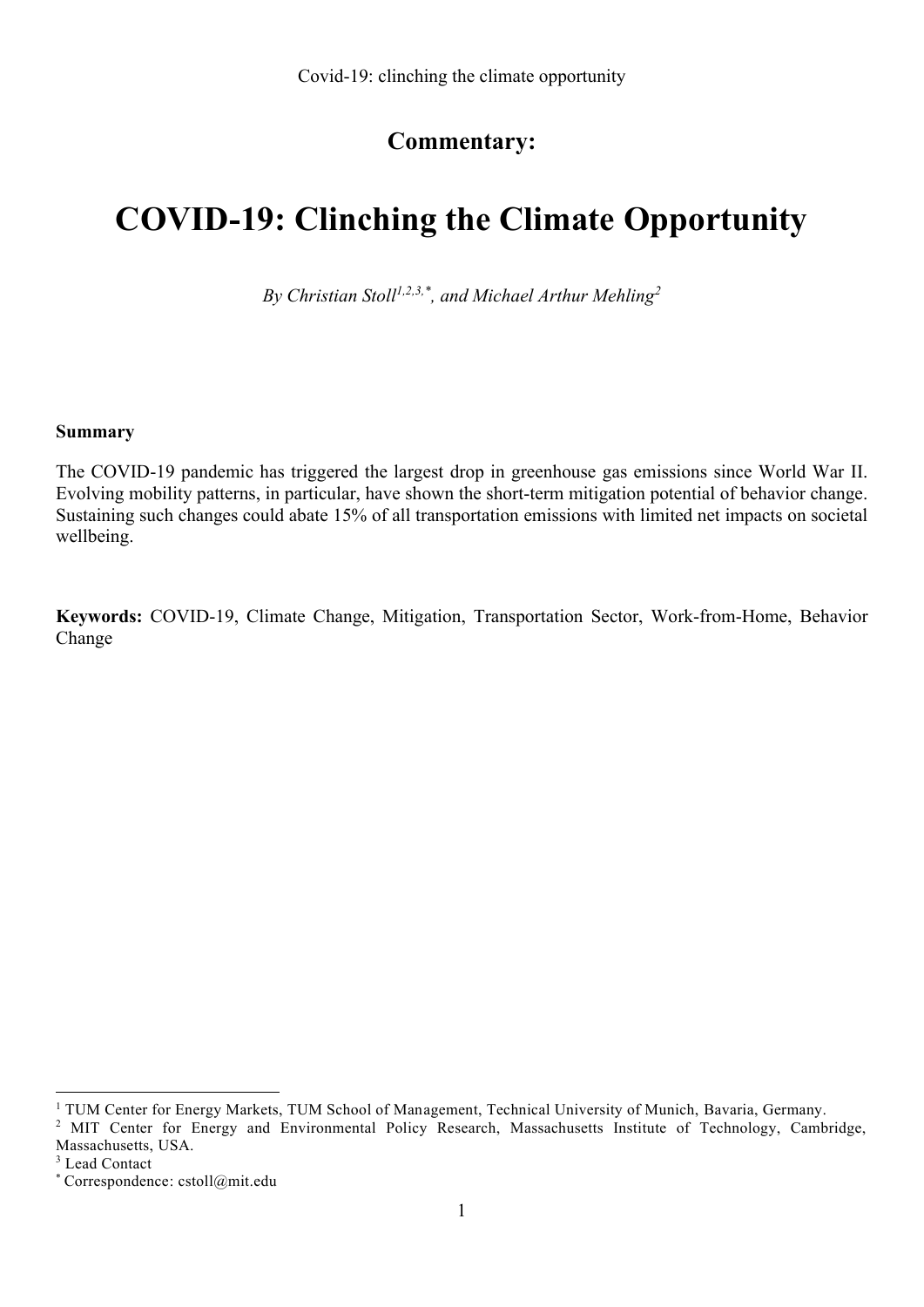As the world holds its breath to rein in the COVID-19 pandemic, global greenhouse gas emissions have fallen more rapidly in the space of a few months than they have from years of climate policy implementation. With more than half the global population subject to partial or complete lockdowns at different points in time, early estimates suggest that global emission levels will be 6% lower in 2020 than in 2019, the first drop of this magnitude since World War II. 1

The drivers of these emission reductions – forced lockdowns and extensive restrictions on economic activity – are not a viable strategy against climate change. Widespread social hardship and curtailed freedoms are too high a price to pay for carbon emission reductions when alternative and less disruptive options exist. As Antonio Guterres, Secretary-General of the United Nations, rightly observed, the world "will not fight climate change with a virus."<sup>2</sup> And indeed, in regions where efforts to contain the pandemic have been lifted, emissions have already started to rebound to previous levels.

Still, the pandemic response as well as the changes in human behavior and economic processes it occasioned offer valuable lessons for the collective effort to rein in climate change. For the first time in a generation, deliberate policy choices have resulted in emission reductions at a scale approaching what climate scientists recommend to avoid the worst consequences of climate change. What if some of the observed emission reductions could be sustained without the social and economic disruption experienced during containment?

As a growing body of literature draws parallels between the pandemic and climate change, revealing dysfunctions that have hampered the societal response to both crises and identifying opportunities for a green recovery, less analysis has sought to systematically dissect the various causes of emission reductions to single out those that might promise lasting climate benefits. We venture such an analysis in this Commentary to provide a preliminary estimate of the climate opportunity and point to areas that offer the most potential.

To capture the climate opportunity, we use the heuristic notion of 'decarbonization levers.' We do not propose an analysis premised on formal conceptions of social welfare or individual utility. Instead, we identify those behavioral changes witnessed during the pandemic that yielded large emissions reductions, are not a direct result of falling economic output, and have the prospect of being sustained once the contagion ends. These include adjusted practices and processes, such as the increase in local sourcing and telecommuting, as well as evolving preferences, such as a surge in online shopping and biking to avoid crowded trains. Retention (and expansion) of such changes offers potential for emissions abatement without necessarily sacrificing societal wellbeing.

To identify the emissions reduction potential of such 'decarbonization levers', we first break down the emission reductions caused by how governments, companies, and individuals have responded to the pandemic. We then single out those changes in corporate processes and individual behavior that have the potential to be sustained, finding these primarily in the transportation sector. We conclude by quantifying the short-term potential for lasting emissions abatement and highlighting relevant policy implications.

## **Emission Reductions Due to Pandemic Response**

Early research suggests that lockdown measures will result in the largest emission reductions since the end of World War II. The International Energy Agency (IEA), for instance, has calculated that global  $CO<sub>2</sub>$  emissions will decline by  $8\%$  in 2020, to levels last seen 10 years ago.<sup>3</sup> This represents a year-on-year reduction that is six times larger than the previous reduction caused by the global financial crisis in 2009. These figures are in line with the Energy Information Administration (EIA) forecast of a 7.5% drop for the U.S. in 2020.<sup>4</sup> Initial academic studies confirm these estimates. Liu et al. estimate an emissions decline of 5.8% for the first quarter of 2020,<sup>5</sup> and Le Quéré et al. expect a decline of 5.7% in 2020 based on the historic carbon intensity of economic activity and the global growth forecast of the International Monetary Fund.<sup>1</sup> The latter also apply a bottom-up approach to calculate that global emissions may have dropped by up to 17% at the peak, and expect the annual decrease to lie within a range of 4.2 to 7.5%, depending on the duration of confinement measures.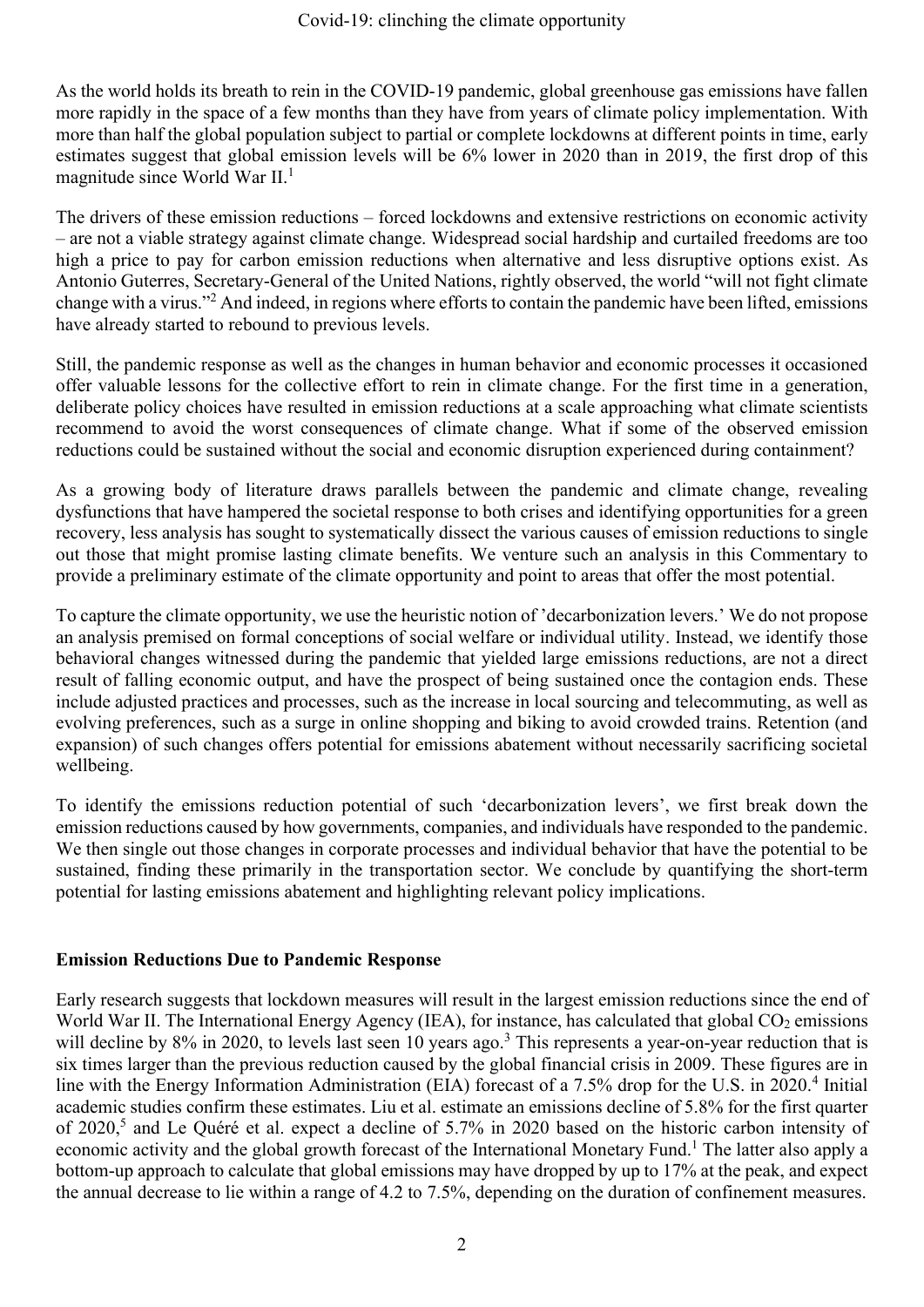These early estimates point to the transportation sector as the sector that experiences the largest fall in emissions from the pandemic. Le Quéré et al. suggest reductions from surface transportation of 36% by 7 April 2020.<sup>1</sup> Likewise, the IEA observed a steep decline in demand for personal vehicle use and air travel due to restrictions on mobility and work-from-home policies: road transportation dropped between 50% and 75% in regions under lockdown, aviation activity experienced an even larger decline of more than 90% in some regions, and fuel consumption for shipping also dropped as global economic activity slowed down. <sup>3</sup> Other sectors likewise experienced major emission reductions during lockdown phases, but not at the same scale. For instance, lockdowns reduced electricity demand by 20%,<sup>3</sup> and emissions fell by 19% in the industry sector.<sup>1</sup>

## **Decarbonization Levers in the Transportation Sector**

With changes in transportation identified as the largest driver of emissions reductions during the pandemic, researchers have suggested that the transportation sector also offer the greatest potential for retaining (and potentially expanding) emission reductions in the short term without negatively (or in some cases even positively) affecting societal wellbeing.<sup>1</sup> Tapping this potential would be particularly beneficial because decarbonization of the transportation sector has proven an intractable challenge: transportation emissions have steadily increased in recent years, SUVs sales continue to surge, and demand for air travel over the next two decades is set to double. <sup>6</sup> How difficult it is to decarbonize transportation is evidenced by the fact that the integrated assessment models used to project pathways towards achievement of the 1.5°C temperature target set out in the Paris Agreement still anticipate substantial emissions from the sector even in 2050.<sup>7</sup>

Changes in surface transportation have been found to account for nearly half of all emission reductions during the pandemic response.<sup>1</sup> At the same time, non-fossil/people-powered mobility has soared, and contributed to emission abatement and improved air quality. From Athens to Sydney, cities have rededicated public spaces from cars to cyclists and pedestrians, and some of these changes will likely survive the pandemic. To quantify the climate opportunity, we link emission reductions to behavior changes. Figure 1 depicts global greenhouse gas emissions by sector before the COVID-19 pandemic, highlights the share of transportation within the energy sector, and singles out categories and purposes of travel. Based on this breakdown, we explore the lockdown effects. Within air transportation, for instance, the Transportation Security Administration counted up to 96% fewer travelers in the U.S. compared with the same day of the previous year,<sup>8</sup> while the number of cargo flights remained rather constant. Rail and ship transportation also reveal a heterogeneous picture (e.g., analysts reported that while cruises came to a halt, only 21% of transpacific container-sailings were cancelled in May<sup>9</sup>). The second bar of Figure 2 summarizes these lockdown effects. The aggregation shows that lockdown measures may have reduced transportation emissions by more than half, from 7.8 to 3.3 gigatonnes of carbon dioxide equivalent ( $GtCO<sub>2</sub>e$ ).

At such levels, transport-related emissions would be as low as they last were 45 years ago, lower than the emission levels climate models say are needed by mid-century to stay on a pathway toward decarbonization in line with the 1.5°C goal. What this unprecedented drop also illustrates is the mitigation potential of behavior change in transportation, a lever that the models tend to subordinate to technology substitution projections. Instead, the models suggest that emerging negative emission technologies will be more viable to address transportation emissions than changes that avoid or shift transportation activity. The scale of emission reductions during the pandemic cautions against underestimating the potential of behavior change to accelerate decarbonization of the transportation sector.

Going forward, we see two major opportunities for sustained emission reductions. First, commuting and business-related rides accounted for about half of vehicle miles travelled before the pandemic. Retaining workfrom-home policies after the COVID-19 pandemic may permanently reduce the frequency and length of such rides. Twitter, for instance, has announced a work-from-home policy that allows 100% of staff to work remotely even beyond the pandemic. Some sectors, such as manufacturing, will be less able to accommodate work-from-home policies, but even there, a sizeable and growing share of the workforce holds desk jobs that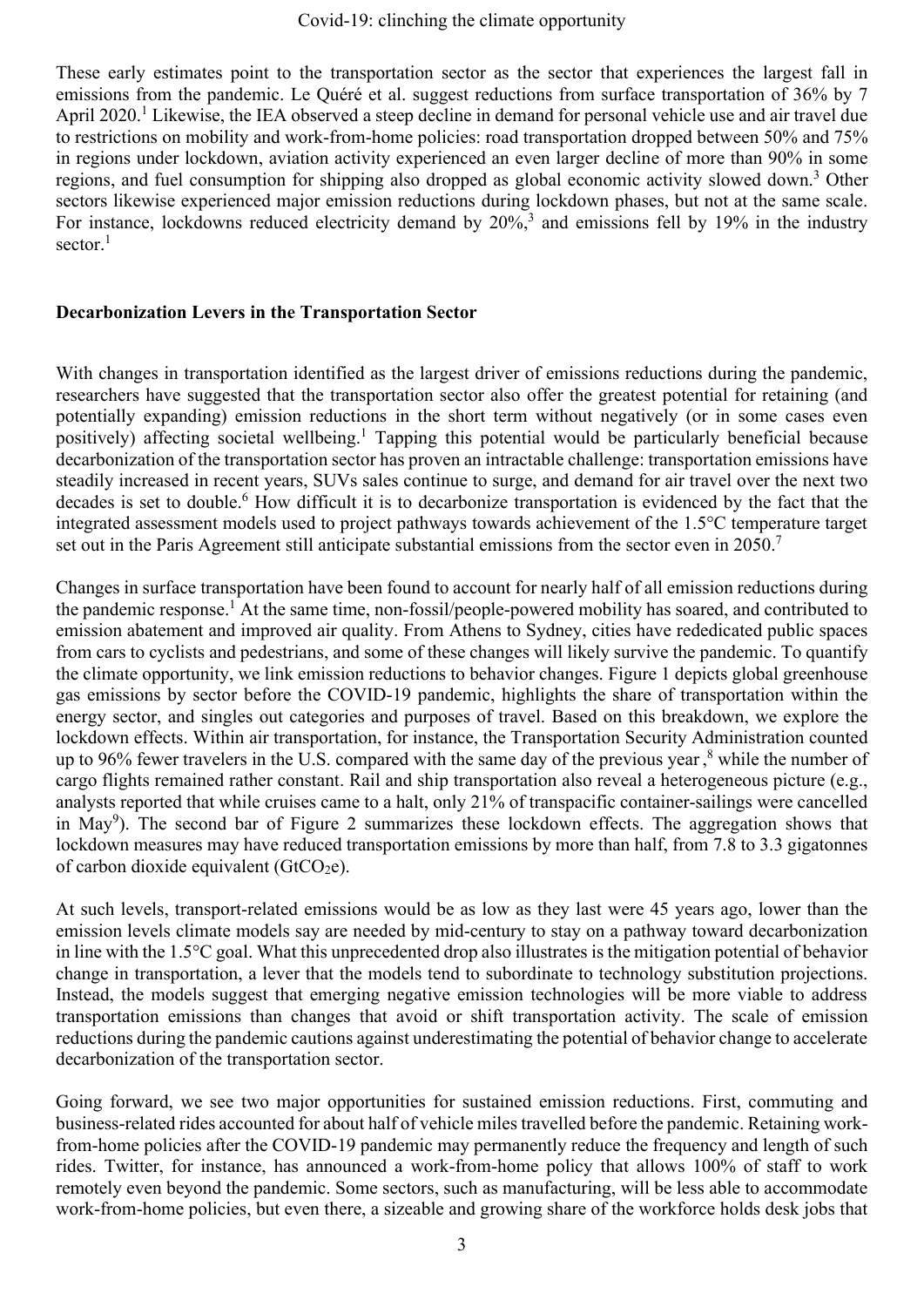could transition to remote working. One example is the car manufacturer BMW, whose workers' council has formulated the goal of achieving a permanent work-from-home share of 40% after the pandemic. With the services sector accounting for more than 50% of all employment globally, not including administrative and management jobs in other sectors, the potential for structural changes is significant. As the proportion of knowledge-based occupation continues to expand, so will this potential.

Regardless of sector, observed trends such as bike-to-work and online meetings may further reduce the number of car rides. Another behavioral shift affecting the extent of driving are shopping habits. Shopping was the main purpose of approximately one fifth of all passenger vehicle miles travelled before the pandemic (see Figure 2). The accelerated trend towards online shopping and stockpiling offers an opportunity to permanently reduce driving for this purpose. In total, we estimate that up to one third of miles driven by car before the pandemic could be avoided without net losses in societal wellbeing (see Figure 2). Some sectors – such as brick-and-mortar retail businesses – would see a loss of revenue and employment while others – such as online retail businesses – gain, however, creating distributional challenges that policy makers may need to address as part of a broader transition strategy.

Second, less business travel may not only reduce the number of car rides but also of flights. 10% of passenger flight emissions originated from business travel before the pandemic (see Figure 1). An analysis by airline experts suggests that four out of five flights may become obsolete as video conferencing solutions have become more accepted during the pandemic.<sup>10</sup> Since business travelers account for about three quarters of airline profits, a drop in business travel might disproportionately reduce the number of flights air carriers can perform profitably. Overall, we estimate that changes to travel patterns offer the opportunity to reduce transportation emissions by 15% from 7.8 to 6.7 GtCO<sub>2</sub>e (see Figure 2).

Our calculations provide an estimate of the climate opportunity arising from behavioral changes in the transportation sector that do not negatively impact societal wellbeing. Further behavioral changes than those we quantify in Figure 2 are feasible. For instance, a trend towards more local sourcing may permanently reduce emissions from trucks, planes, ships, and trains. Also, the number of non-business or shopping-related automobile rides may be lower after the pandemic if people permanently spend a higher share of their time online than on the road.

At the same time, some rebound or compensation effects have to be considered. The lockdown increased internet usage by 70% and streaming by more than 12%.<sup>11</sup> Work-from-home results in higher energy consumption at home, which may not be fully offset by reduced consumption in office buildings. Similarly, permanent work-from-home arrangements may incite a trend towards larger homes or additional outbuildings that can better substitute for traditional office spaces, increasing resource use. Local sourcing of food, finally, can sacrifice productivity gains from large-scale centralized agriculture. Such tradeoffs merit further study, and their dynamic nature makes them difficult to estimate with accuracy.

## **Conclusions and Policy Recommendations**

Notwithstanding uncertainties and data gaps in this rapidly evolving context, our analysis suggests that the transportation sector offers by far the greatest emission reduction potential from the type of decarbonization levers we discuss in this Commentary: based on our estimate, 15% of all transportation emissions before the pandemic could be abated in the near term by sustaining changes such as increased uptake of work-from-home policies, reduced business-related travel, and altered shopping behavior. By comparison, the potential for emissions abatement in other sectors appears much more limited in the short term.

Many of the observed changes driving emission reductions during the lockdown come at a price: of reduced convenience, time savings, or even just – in the case of leisure and vacation travel – forgone pleasure and mental stress. Some changes also come with new benefits, however, such as improved health due to reduced air pollution and increased physical activity, or less productive time lost commuting and traveling to meetings. Balancing these tradeoffs involves sensitive and often highly personal decisions, which makes any interventions through policy mandates risky and potentially unpopular.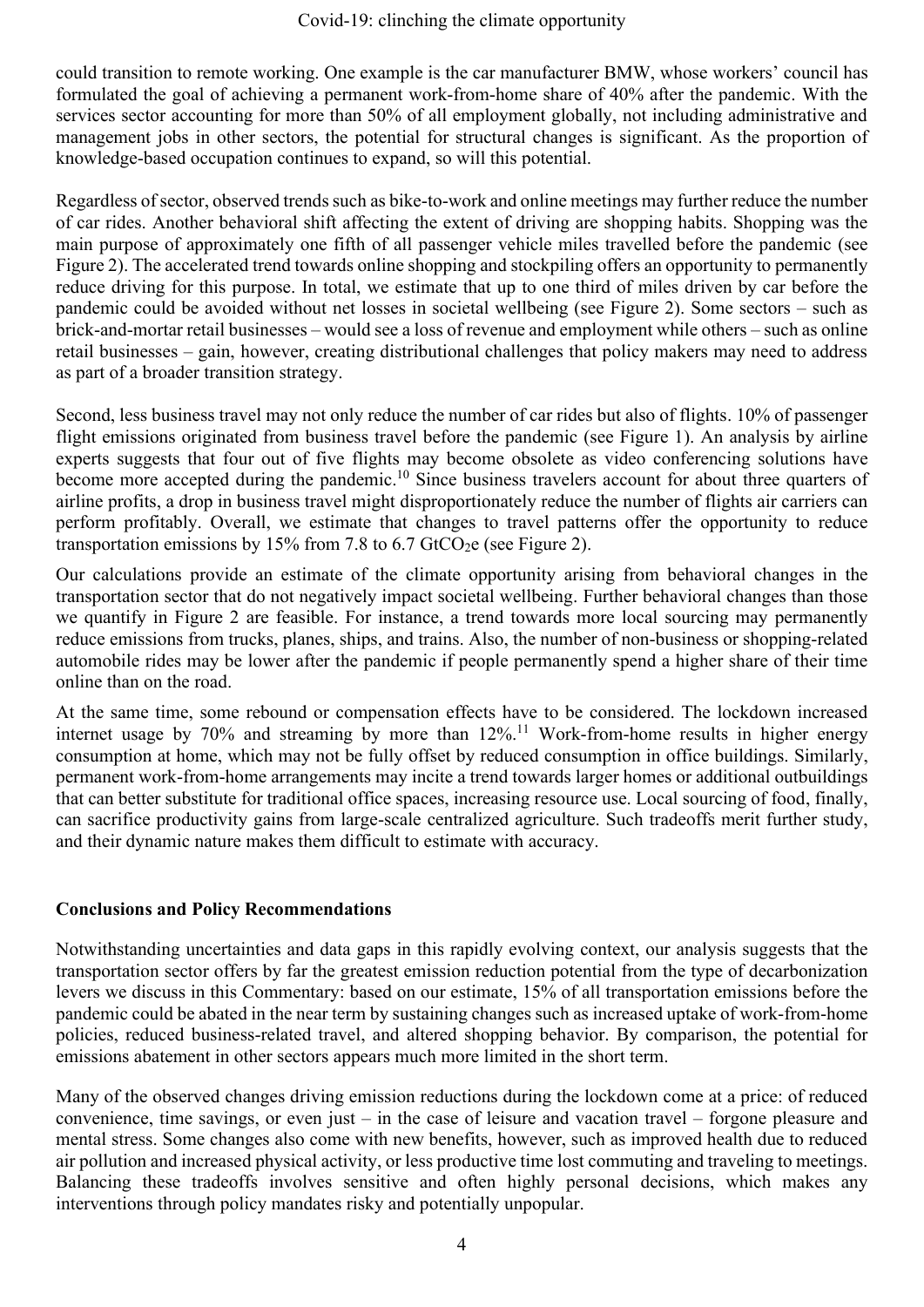Which of these changes can or cannot be sustained is therefore something only an open and inclusive societal debate can help explore. Governments can play a role by enabling rather than forcing changes, and by facilitating deliberation across stakeholders from all parts of society and sectors of the economy. Such deliberation can, in turn, help foster awareness of the choices and their tradeoffs, and also build consensus around the desirability of certain changes.

Importantly, such a debate should occur against the backdrop of already committed decarbonization objectives, which will necessitate far-reaching changes and, in some cases, also sacrifices across all parts of the economy. What the collective response to the COVID-19 pandemic has provided is powerful evidence for the mitigation potential of behavior change: for the first time since climate change has been discussed at the political level, annual emission reductions are likely to be in line with what climate scientists tell us is needed every year for the next decades to limit global warming below 1.5°C. Where climate models assume continued high emissions from the transportation sector even by mid-century, relying instead on – as yet unproven or fledgling – negative emission technologies to achieve decarbonization, the pandemic response may prompt reconsideration of untapped opportunities from changes in mobility behavior.

As the recovery from COVID-19 continues to dominate the political agenda in upcoming months, we therefore advocate for a more robust debate of whether and how observed changes that have contributed to emission reductions can be sustained, especially in the transportation sector. Faced with an economic slowdown and falling consumer spending, however, many governments have reflexively focused their short-term efforts on accelerating a 'return to normal', including pre-pandemic demand levels and consumption patterns. In many cases, they have also faced pressure to relax environmental safeguards as a way to bolster the recovery.

Coupled with deferred investments in clean technologies and infrastructure, as well as prolonged hiatus of national and international policy processes aimed at advancing decarbonization, the 'normal' we return to risks being more carbon-intensiv than before the pandemic. The last time a global emergency resulted in significant short-term emission reductions – during the economic and financial crisis of 2008 – economic recovery also trumped sustainability concerns. In hindsight, many observers described it as a wasted opportunity for decarbonisation<sup>12</sup>. We must ensure that, this time around, climate objectives inform our collective choices lest we emerge from one crisis having only exacerbated an even larger crisis.

So far, the debate on how pandemic response efforts might support the struggle against climate change has largely centered on the role of stimulus packages<sup>13</sup>. Despite the moral and political sensitivities, however, an open discussion is also needed on how changes in individual and collective behavior can help progress decarbonization and unlock collateral benefits, such as health improvements. As our analysis of the transportation sector shows, such changes in transportation patterns offer significant potential for short-term emission reductions in a particularly challenging sector to decarbonize.

Mandating restrictions on mobility is unlikely to gain favor with voters. To tap the mitigation potential revealed in the transportation sector by the pandemic, changing mindsets and perceptions will matter as much as coercive or enabling policies. Still, the pandemic has also shown that countries watch and learn from each other, with successful approaches to containing the contagion quickly finding uptake elsewhere. Even in an era of diminished multilateral cooperation, countries can learn from each other, and events such as the July IEA Clean Energy Summit focused on green recovery can serve as forums to advance a structured exchange on best practices.

If the pandemic is to mark a historic peak in anthropogenic greenhouse gas emissions, we need to leverage such lessons and turn them into guardrails against a return to pre-pandemic emissions growth.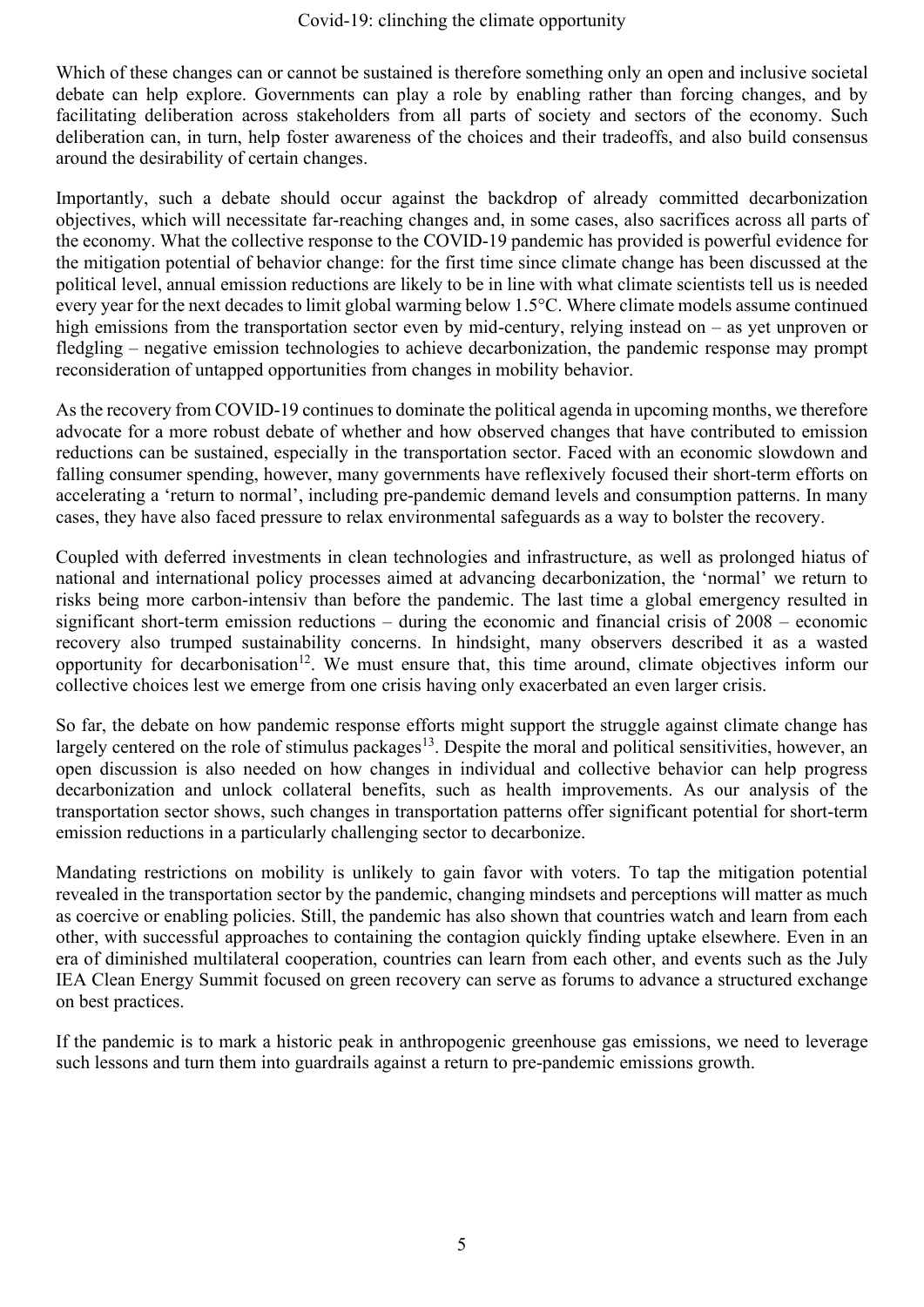## **Figure Legends**

**Figure 1 | Sectoral breakdown of global greenhouse gas emissions.** Emissions data from the World Resources Institute (WRI)<sup>14</sup> as of 2016 are presented in gigatonnes of carbon dioxide equivalents (GtCO<sub>2</sub>e); Breakdown of transportation emissions based on data from the International Energy Agency (IEA),<sup>15</sup> International Council on Clean Transportation (ICCT),<sup>16</sup> Department of Transport<sup>17</sup> and Office for National Statistics (U.K.).<sup>18</sup> For further details, data sources, and assumptions, see Supplemental Information Table S1.

**Figure 2 |** Global t**ransportation emissions before, during, and after the COVID-19 pandemic.** All numbers are presented in gigatonnes of carbon dioxide equivalents (GtCO<sub>2</sub>e). The GHG level before the pandemic is based on data from the World Resources Institute (WRI)<sup>14</sup>, and the approach to split transportation emissions is analogous to Figure 1; The GHG levels during the lockdown are based on estimates from the International Energy Agency (IEA),<sup>3</sup> Le Quéré et al.,<sup>1</sup> as well as our own calulations (see Supplemental Information Table S1). The GHG levels after the pandemic are based on our own estimates derived from expert opinion as described in the section on 'decarbonization levers', and underpinned by empirical data (e.g., the observed basket size increase/stockpiling during the confinement – online as well as offline – underlines the mileage reduction potentials from less store visits and more efficient truck deliveries). For further details, data sources, and assumptions, see Supplemental Information Table S1.

## **Experimental Procedures**

## **Resource Availability**

## **Lead Contact**

Requests for further information and resurces should be directed to the Lead Contact, Christian Stoll (cstoll@mit.edu).

## **Materials Availability**

This study did not generate new unique materials.

## **Data and Code Availability**

All data analyzed for this commentary have been included in Supplemental Table S1. The data is also deposited at Mendeley Data: http://dx.doi.org/10.17632/d7sty33h5g.1

#### **Author Contributions**

C.S. conceived of the study. Both authors contributed to the design of the study and data acquisition. C.S. aggregated and analyzed the data. Both authors drafted the manuscript.

#### **Declaration of Interests**

The authors declare no competing interests.